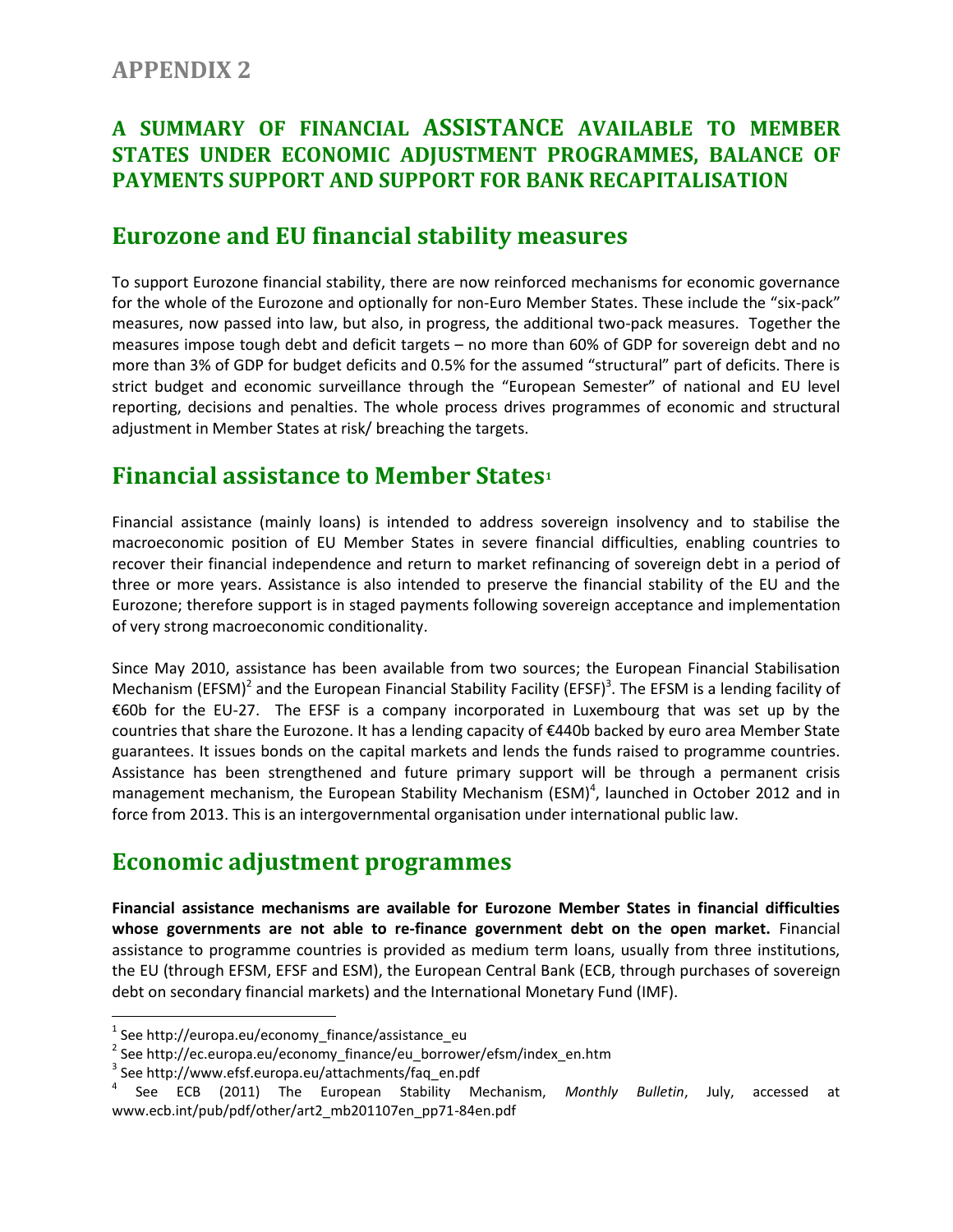Macroeconomic conditionality is agreed through signed Memoranda of Understanding and loans are disbursed accompanied by detailed programmes of budget and structural adjustment and close monitoring of implementation and progress. There is joint review and quarterly missions by the "troika" of EU, ECB and IMF to ensure compliance with the programme terms and conditions.

Programme states are Ireland, Portugal and Greece.

**The Irish programme**<sup>5</sup> was formally agreed on 7 December 2010. The €85b package runs from 2010- 2013. It is composed of contributions from the EU/ EFSM (€22.5b); IMF ((€22.5b); euro area Member States/ EFSF (€17.7b) and bilateral aid from the UK (€3.8), Sweden €0.6) and Denmark (€0.4). There is an Irish contribution of (€17.5b from the Treasury and the National Pension Reserve Funds. Loans are disbursed over three years, but the loan maturity dates can range from five to thirty years.

**The Portuguese programme**<sup>6</sup> was formally agreed on 17 May 2011. The €78b package runs from 2011 to mid-2014. It is composed of contributions from the EU/ EFSM (€26b); Euro area/ EFSM (€26b) and IMF ((€26b). Loan arrangements are as for Ireland (above).

**The first Greek programme**<sup>7</sup> was agreed on 2 May 2010 to run till 2013. A **second economic adjustment programme** was agreed on 14 March 2012. The first programme (the €77.3b Greek Loan Facility) was financed through bilateral loans pooled by the European Commission as the EFSF was only operational from August 2010. There was an additional €30b stand-by facility available from the IMF. The €164.5b total second programme package runs from 2012-2014. Of this second programme sum, €130b is additional and the remainder is undisbursed from the first programme. The package is composed of loans from the EU/EFSF (€144.7b) and the IMF (€19.8b). The IMF funding is part of a four year Extended Fund Facility of €28b agreed in March 2012.

There is also a technical assistance Task Force for Greece<sup>8</sup> set up by the European Commission and containing Commission and some national personnel to assist implementation of the programme. It runs until 2014, has offices in Brussels and Athens providing quarterly reports to the Greek authorities and the European Commission. It reports to President Barroso and is under the political guidance of the Commission Vice-President. There are concrete projects in tax administration led by the European Commission/ IMF; expenditure control; business environment; administrative reform (led by France and Germany) and health sector (led by Germany).

# **Balance of Payments (BoP) assistance**<sup>9</sup>

**BoP assistance is available to non-euro Member States** facing financial difficulties due to external constraints caused for example by trade imbalances. Using its triple A rating, funding raised by the European Commission on the open market is lent out to Member States at the same cost, whereas the IMF charges an additional margin. Support is provided as medium term loans from the EU, usually in cooperation with the IMF, though it can be provided by the EU alone and there can be additional resources from other international institutions or countries.

 $\overline{\phantom{a}}$ 

<sup>&</sup>lt;sup>5</sup> See [http://europa.eu/economy\\_finance/assistance\\_eu\\_ms/ireland](http://europa.eu/economy_finance/assistance_eu_ms/ireland)

<sup>&</sup>lt;sup>6</sup> See [http://europa.eu/economy\\_finance/assistance\\_eu\\_ms/portugal](http://europa.eu/economy_finance/assistance_eu_ms/portugal)

<sup>&</sup>lt;sup>7</sup> See [http://europa.eu/economy\\_finance/assistance\\_eu\\_ms/greek:loans](http://europa.eu/economy_finance/assistance_eu_ms/greek:loans)

<sup>&</sup>lt;sup>8</sup> See <u>http://ec.europa.eu/commission\_2010-2014/president/taskforce-greece/index\_en.htm</u>

<sup>&</sup>lt;sup>9</sup> See Council Regulation (EC) No 332/2002 of 18 February 2002 establishing a facility providing medium-term financial assistance and also and also and also and also and also and also and also and also and also and also [http://ec.europa.eu/economy\\_finance/eu\\_borrower/balance\\_of\\_payments/index\\_en.htm](http://ec.europa.eu/economy_finance/eu_borrower/balance_of_payments/index_en.htm)